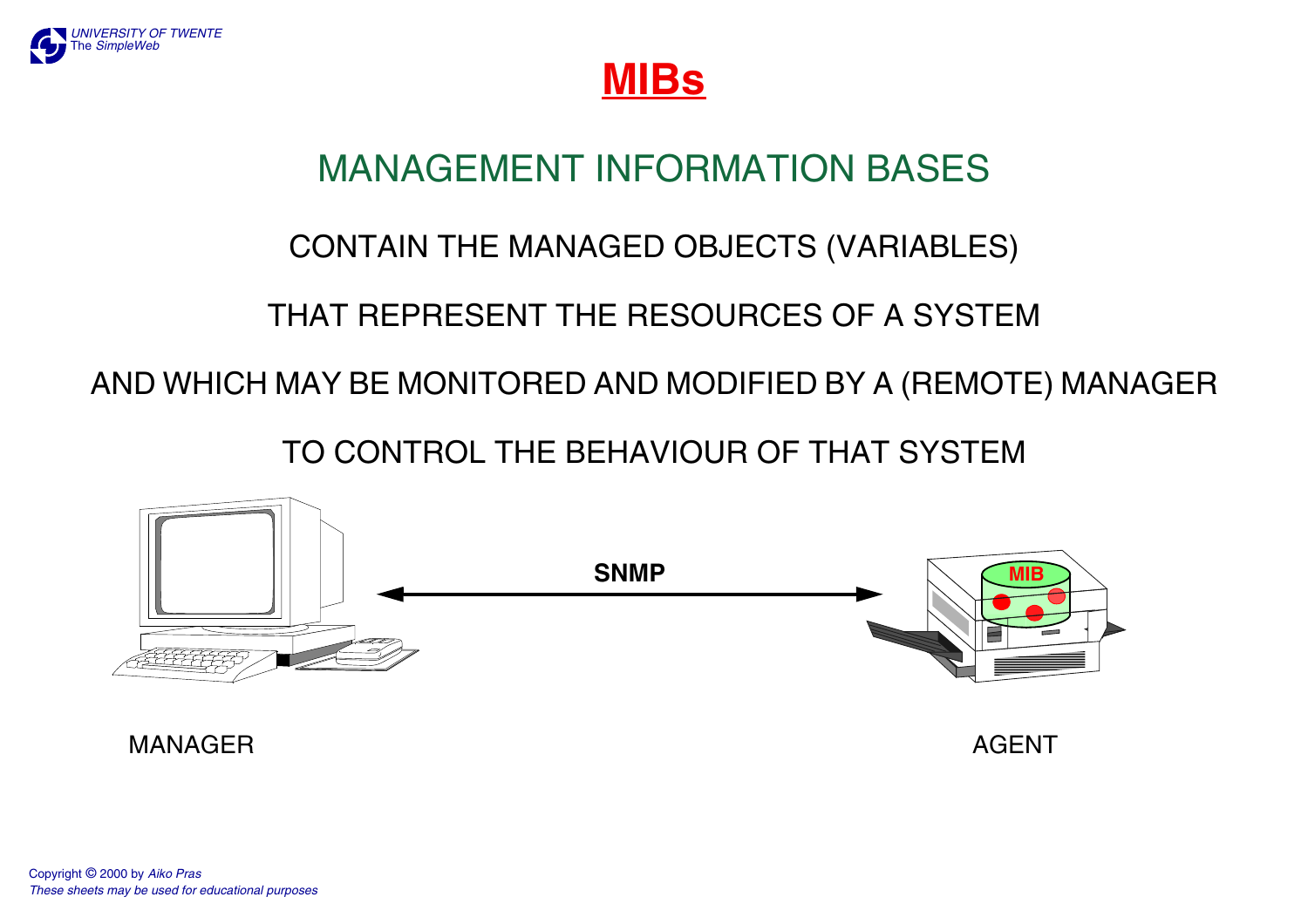

### **MIB DEFINITION AND MIB INSTANCE**

## MIB DEFINITIONS SHOULD BE KNOWN BY:

### • THE IMPLEMENTORS OF THE MANAGED SYSTEM

• THE MANAGER

### THE MIB IS INSTANTIATED WITHIN THE MANAGED SYSTEM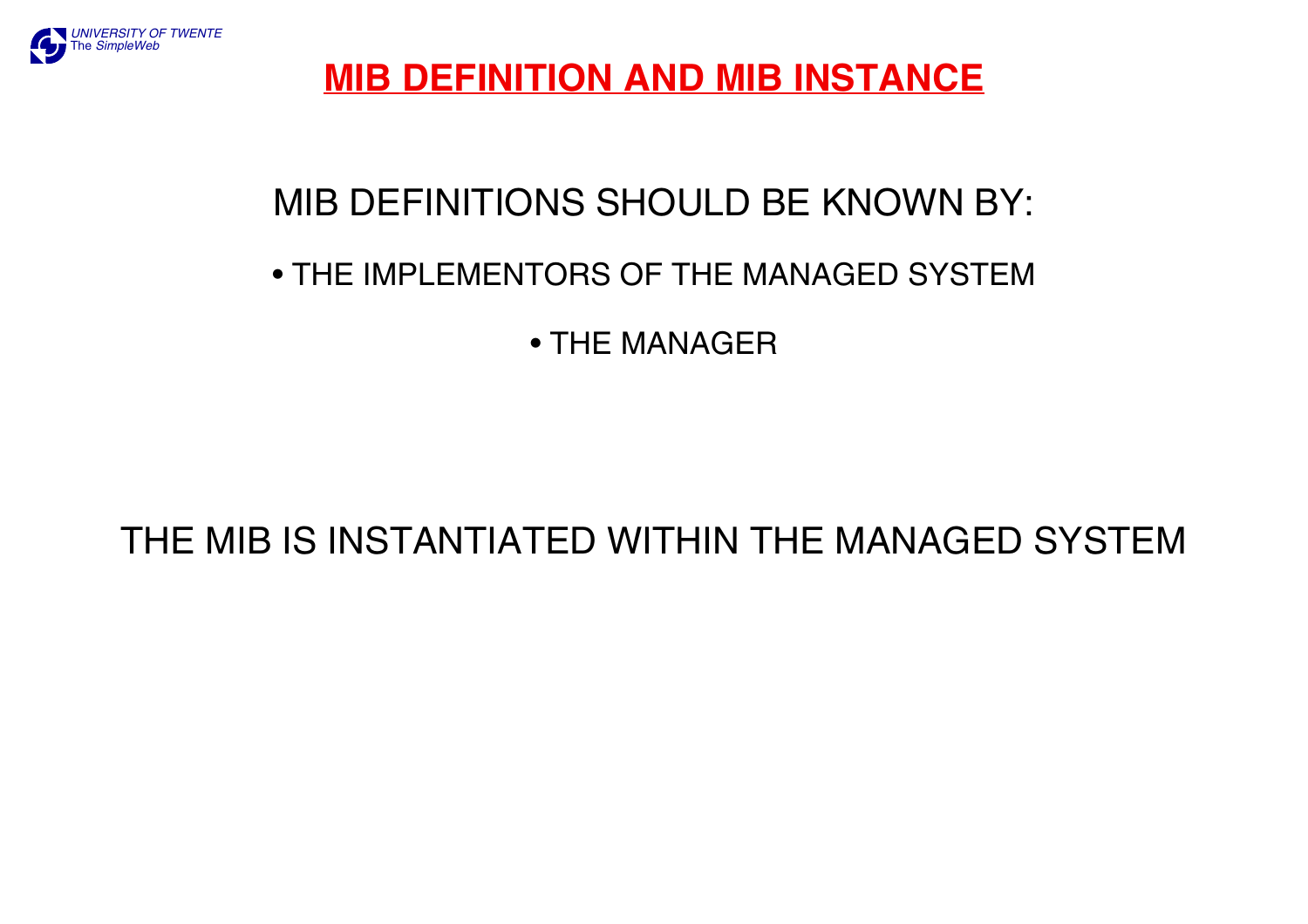

### **MODULARITY**

## THE MANAGED OBJECTS OF A SYSTEMARE USUALLY DEFINED IN MULTIPLE MIB DEFINITIONS

## MODULES

- DIFFERENT MODULES CAN BE DEFINED BY DIFFERENT TEAMS
- MANAGEMENT FUNCTIONALITY CAN GRADUALLY BE EXTENDED

• DIFFERENT TYPES OF SYSTEMS CAN SUPPORT DIFFERENT MIB MODULES

• VENDORS CAN EXTEND THE MANAGEMENT FUNCTIONALITYVIA PROPRIETARY MIBS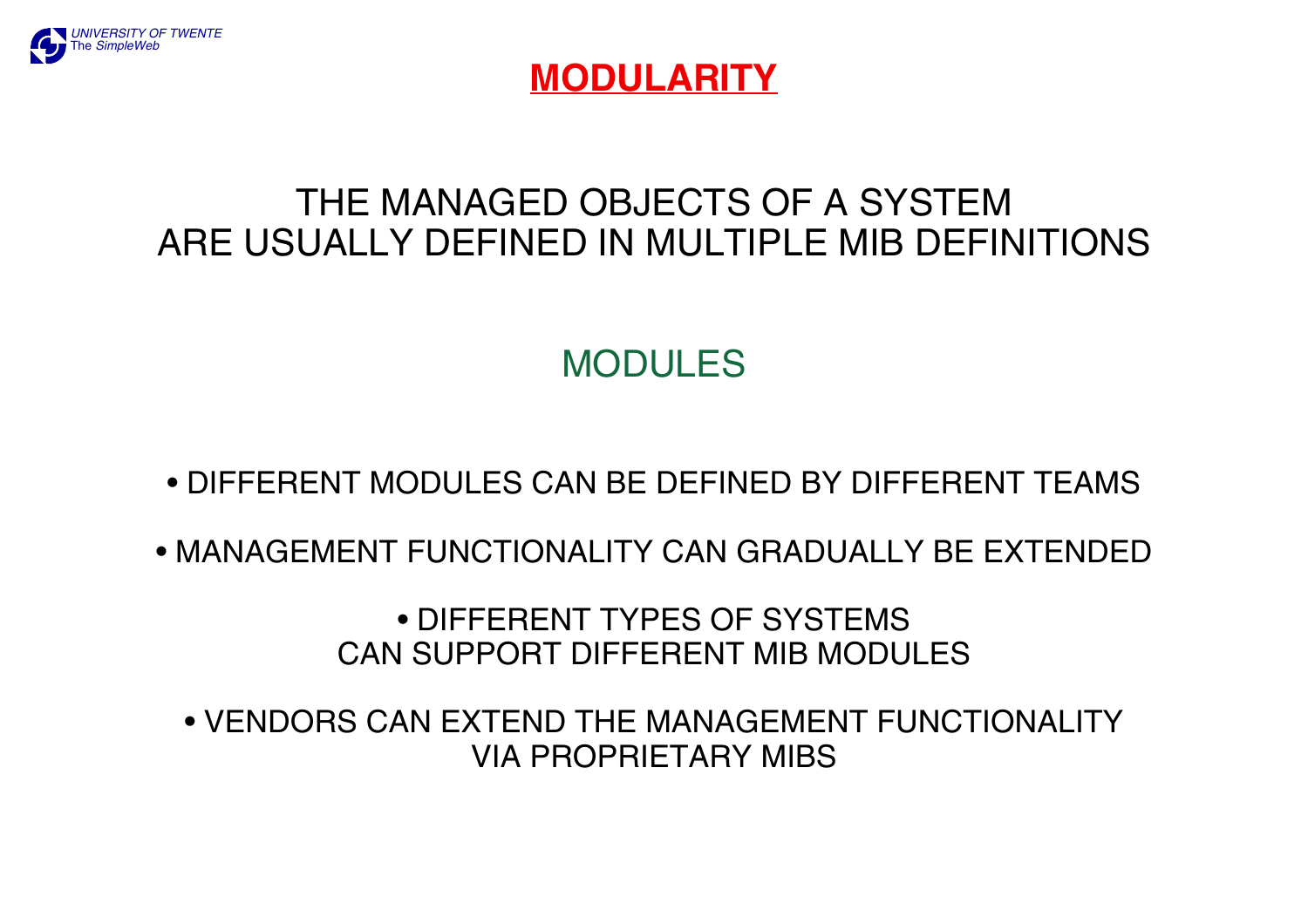

### **HARDWARE MIBS**

#### *HOST RESOURCES MIB*

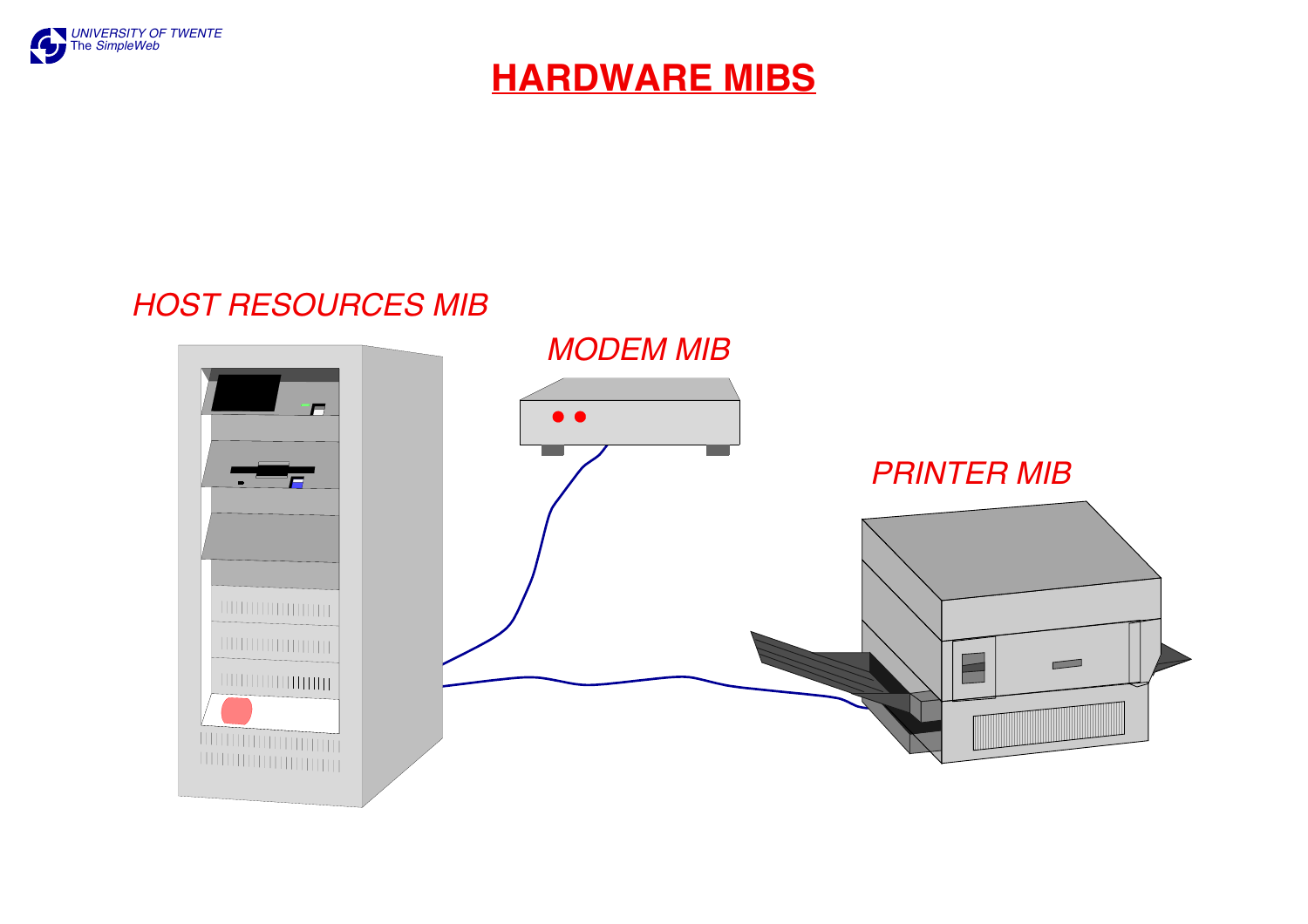

### **PROTOCOL MIBS**

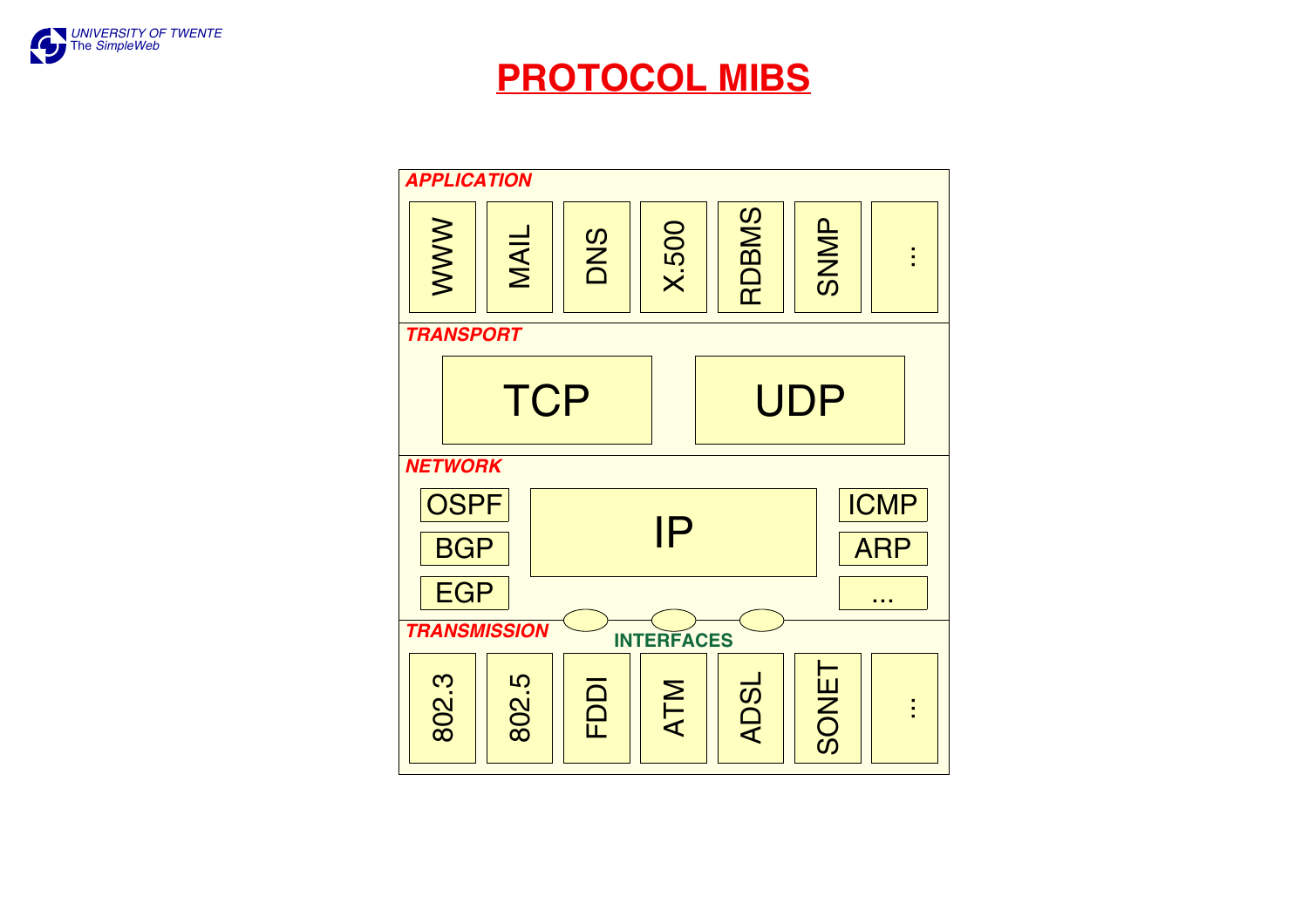

#### **PROTOCOL MIBS - EXAMPLE: MIB-II**

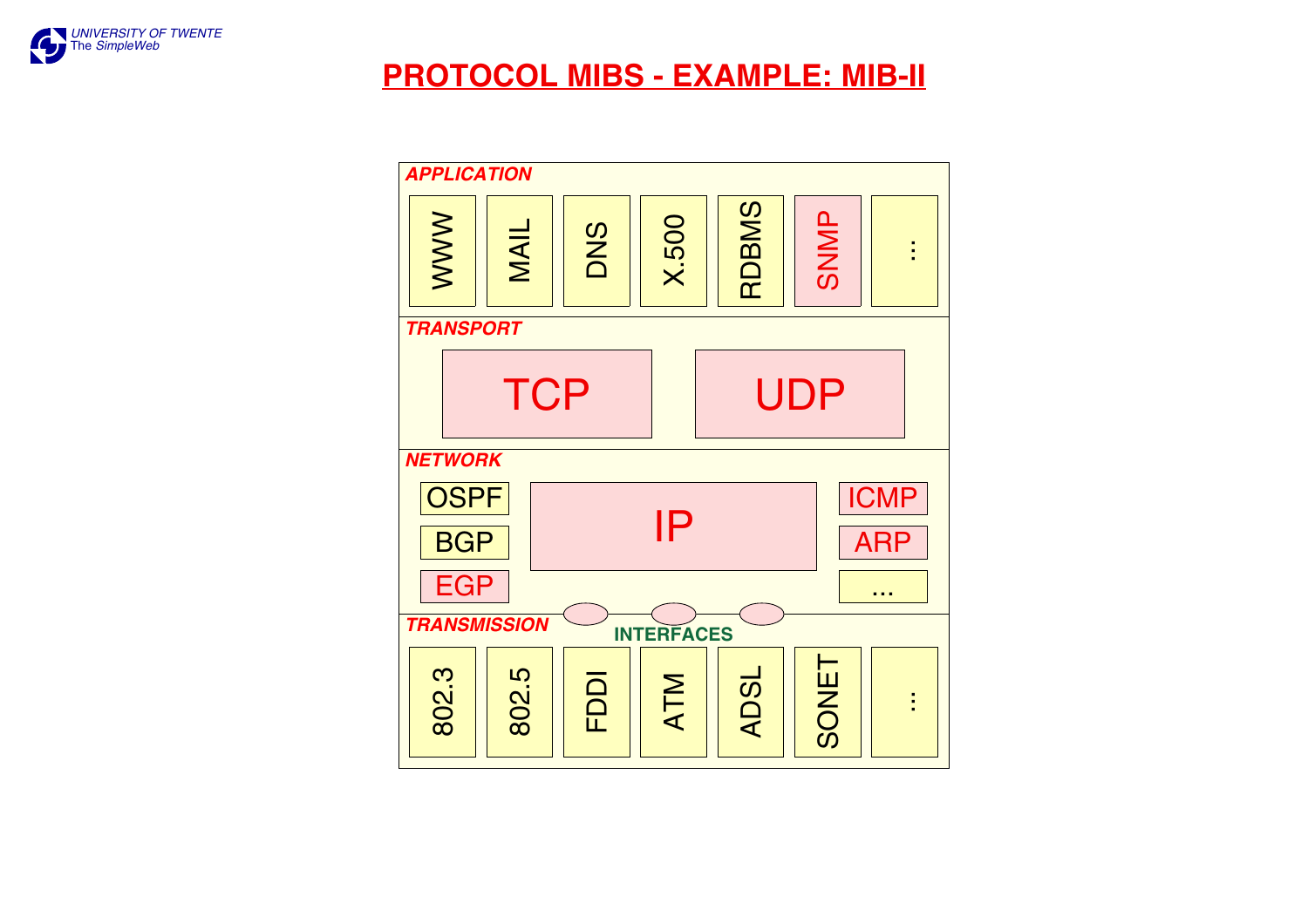

## **HARDWARE SPECIFIC MIBs**

| <b>Title</b>                          | <b>RFC</b> | <b>STATUS</b> |
|---------------------------------------|------------|---------------|
| <b>Host Resources MIB</b>             | 2790       | Г             |
| <b>Entity MIB</b>                     | 2737       | P             |
| <b>Job Monitoring MIB</b>             | 2707       |               |
| <b>Printer</b>                        | 1759       | P             |
| Modem                                 | 1696       | P             |
| <b>Parallel printer-like Hardware</b> | 1660       | D             |
| <b>RS-232-like Hardware</b>           | 1659       | D             |
| <b>Character Stream Devices</b>       | 1658       | D             |
| <b>UPS</b>                            | 1628       | P             |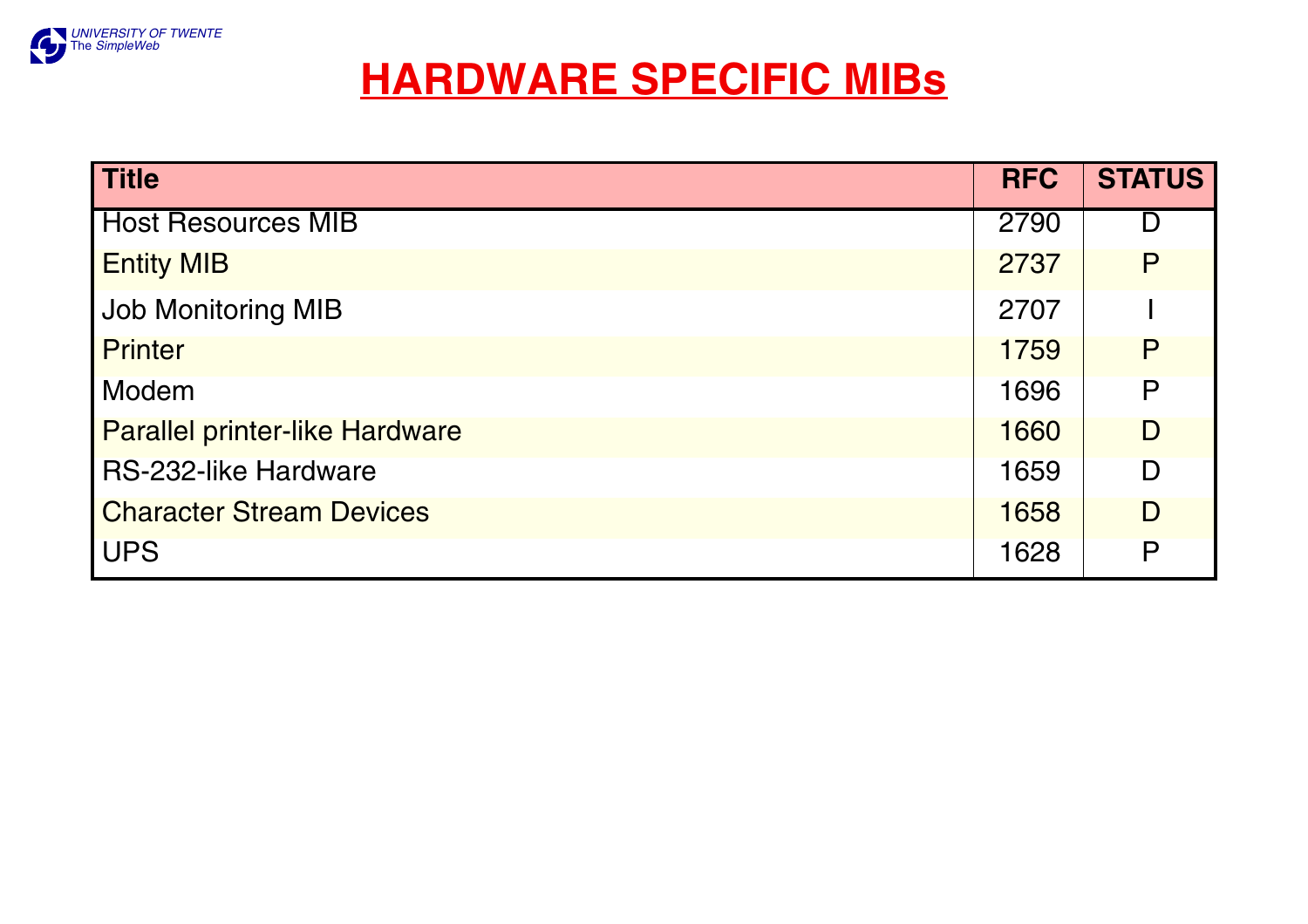

# **TRANSMISSION MIBs**

| <b>Title</b>                                                                                            | <b>RFC</b> | <b>STATUS</b> |
|---------------------------------------------------------------------------------------------------------|------------|---------------|
| <b>UNI/NNI Multilink Frame Relay function</b>                                                           | 3020       | P             |
| <b>Frame Relay/ATM PVC Service Interworking Function</b>                                                | 2955       | P             |
| <b>Frame Relay Service</b>                                                                              | 2954       | P             |
| <b>Inverted Stack Table Extension to the Interfaces Group</b>                                           | 2864       | P             |
| Interfaces Group                                                                                        | 2863       | D             |
| <b>Fabric Element in Fibre Channel Standard</b>                                                         | 2837       | P             |
| <b>NBMA Next Hop Resolution Protocol (NHRP)</b>                                                         | 2677       | P             |
| <b>Bridges with Traffic Classes, Multicast Filtering and Virtual LAN Exten-</b><br>sions                | 2674       | P             |
| Radio Frequency MIB for MCNS/DOCSIS compliant RF interfaces                                             | 2670       | P             |
| <b>Cable Device MIB for DOCSIS compliant Cable Modems and Cable</b><br><b>Modem Termination Systems</b> | 2669       | P             |
| IEEE 802.3 Medium Attachment Units (MAUs)                                                               | 2668       | P             |
| <b>Object Identifiers for Identifying Ethernet Chip Sets</b>                                            | 2666       |               |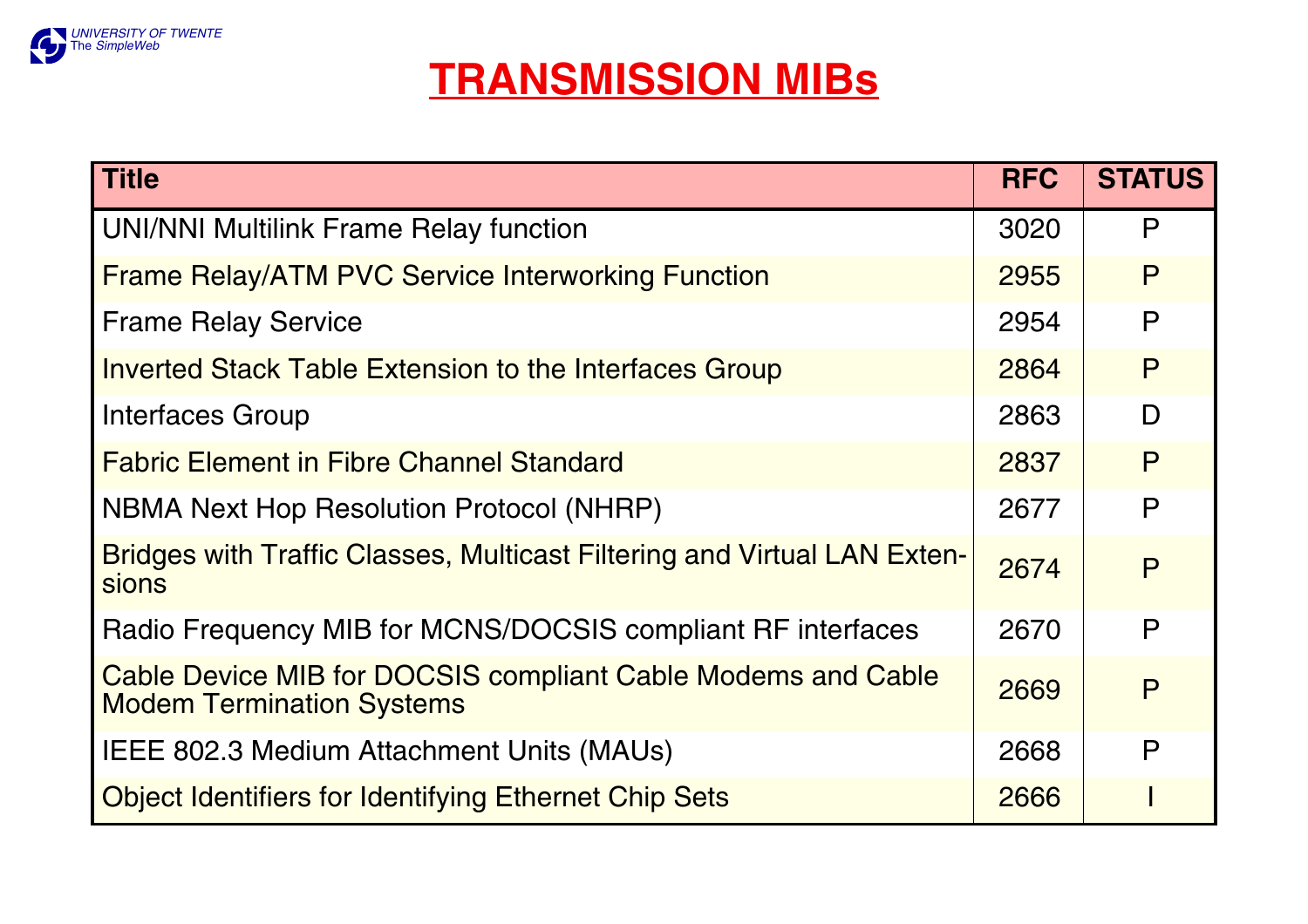

| <b>Title</b>                                                 | <b>RFC</b> | <b>STATUS</b> |
|--------------------------------------------------------------|------------|---------------|
| <b>Ethernet-like Interface Types</b>                         | 2665       | P             |
| <b>ADSL Lines</b>                                            | 2662       | P             |
| <b>SONET/SDH Interface Type</b>                              | 2558       | P             |
| <b>ATM Management</b>                                        | 2515       | P             |
| Textual Conventions and OBJECT-IDENTITIES for ATM Management | 2514       | P             |
| <b>DS3/E3 Interface Type</b>                                 | 2496       | P             |
| DS1, E1, DS2 and E2 Interface Types                          | 2495       | $\mathsf{P}$  |
| <b>DS0 and DS0 Bundle Interface Type</b>                     | 2494       | P             |
| Classical IP and ARP Over ATM (IPOA)                         | 2320       | $\mathsf{P}$  |
| <b>IEEE 802.12 Repeater Devices</b>                          | 2266       | P             |
| <b>Dial Control</b>                                          | 2128       | P             |
| <b>ISDN</b>                                                  | 2127       | $\mathsf{P}$  |
| <b>Frame Relay DTEs</b>                                      | 2115       | D             |
| <b>IEEE 802.3 Repeater Devices</b>                           | 2108       | P             |
| Data Link Switching                                          | 2024       | P             |
| <b>IEEE 802.12 Interfaces</b>                                | 2020       | P             |
| <b>IEEE 802.5 Station Source Routing</b>                     | 1749       | $\mathsf{P}$  |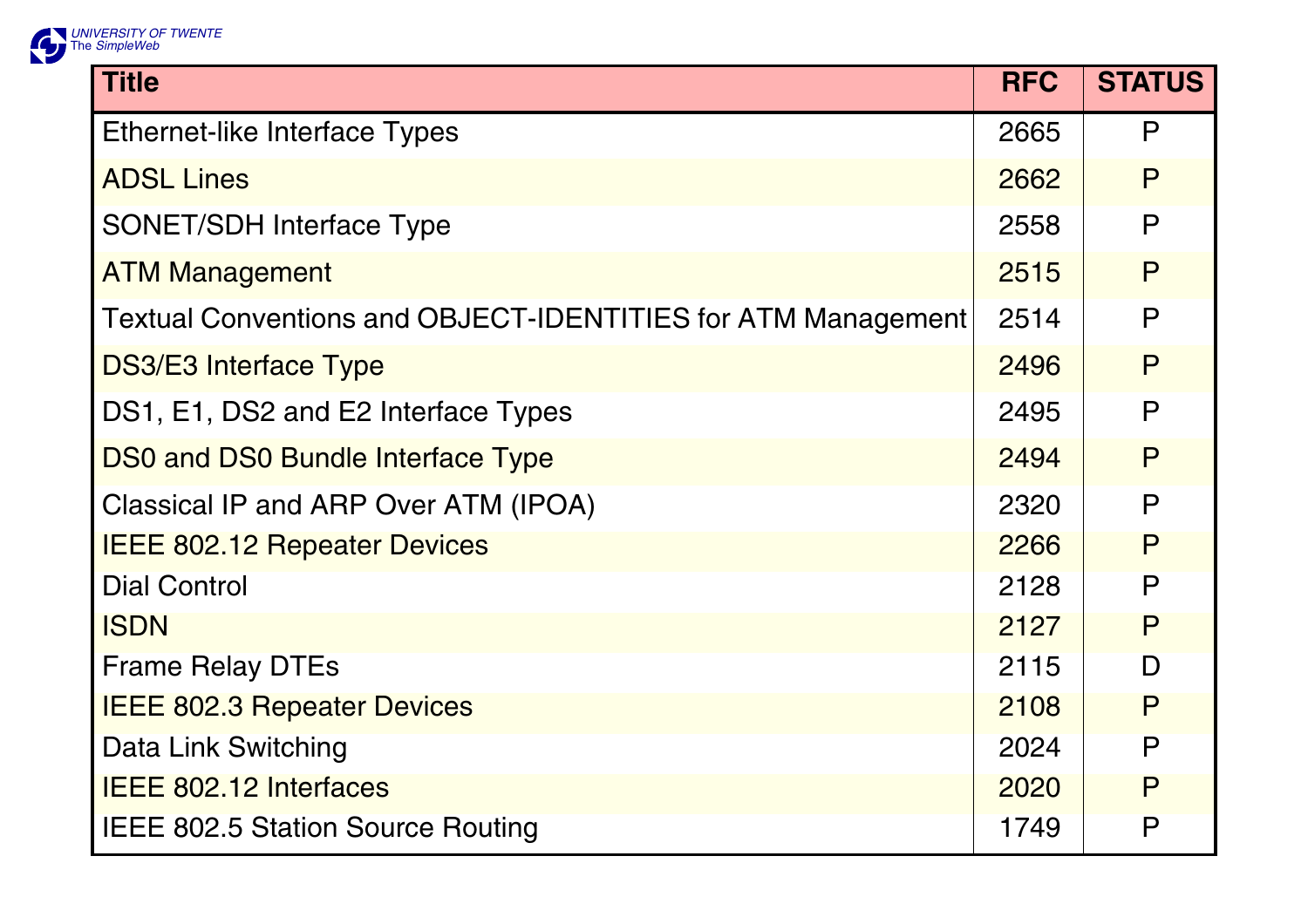

| <b>Title</b>                                  | <b>RFC</b> | <b>STATUS</b> |
|-----------------------------------------------|------------|---------------|
| <b>IEEE 802.5</b>                             | 1748       | D             |
| <b>SMDS</b>                                   | 1694       | D             |
| <b>Source Routing Bridges</b>                 | 1525       | P             |
| <b>FDDI</b>                                   | 1512       | $\mathsf{P}$  |
| <b>Bridges</b>                                | 1493       | D             |
| <b>Bridge Network Control Protocol of PPP</b> | 1474       | P             |
| <b>IP Network Control Protocol of PPP</b>     | 1473       | P             |
| <b>Security Protocols of PPP</b>              | 1472       | $\mathsf{P}$  |
| <b>Link Control Protocol of PPP</b>           | 1471       | P             |
| Multiprotocol Interconnect over X.25          | 1461       | P             |
| <b>X.25 Packet Layer</b>                      | 1382       | P             |
| X.25 LAPB                                     | 1381       | $\mathsf{P}$  |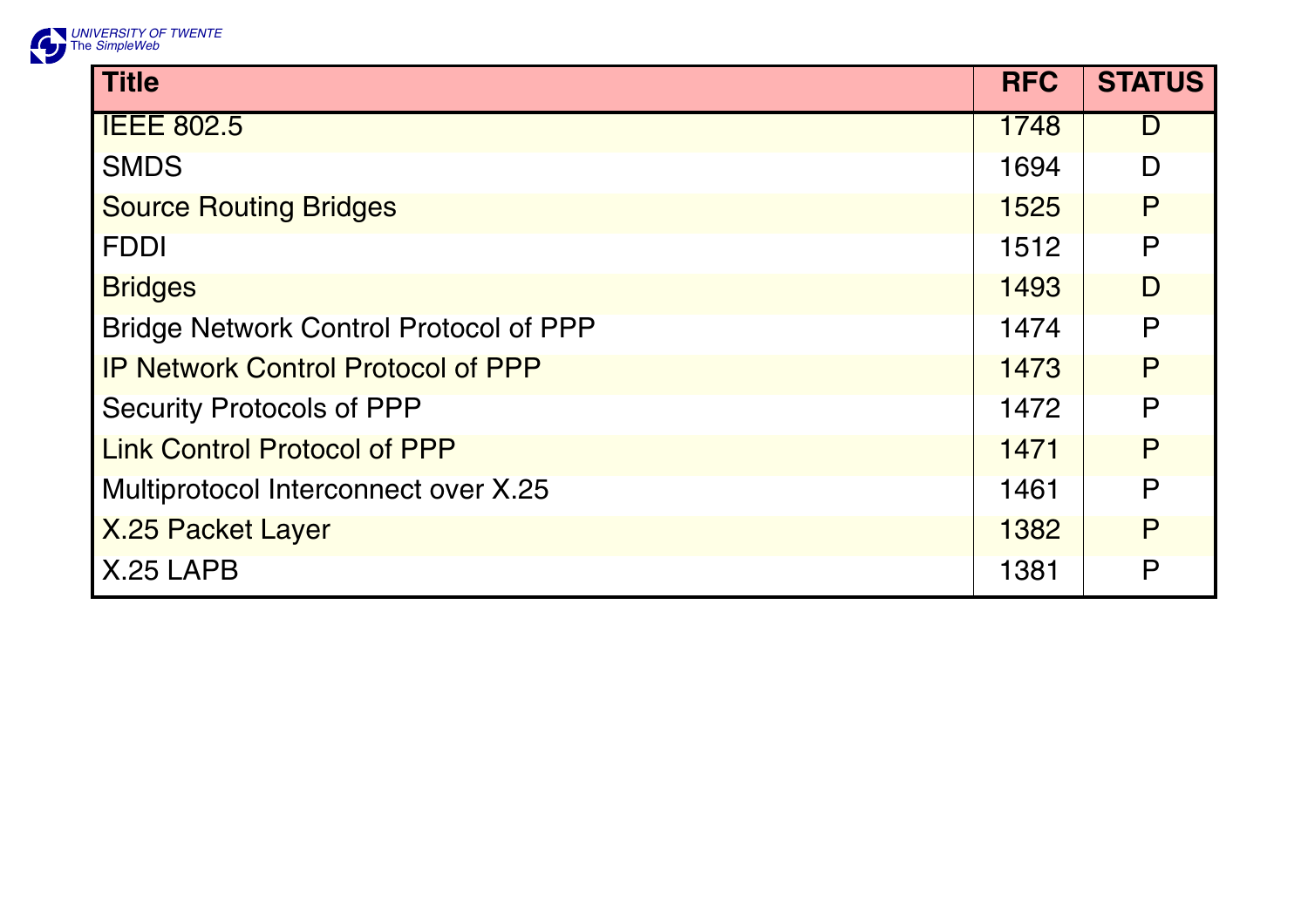

# **NETWORK LAYER MIBs**

| <b>Title</b>                                                        | <b>RFC</b> | <b>STATUS</b> |
|---------------------------------------------------------------------|------------|---------------|
| <b>IPv6 MIB for The Multicast Listener Discovery Protocol</b>       | 3019       | P             |
| <b>Protocol Independent Multicast MIB for IPv4</b>                  | 2934       | E             |
| Internet Group Management Protocol MIB                              | 2933       | P             |
| <b>IPv4 Multicast Routing MIB</b>                                   | 2932       | P             |
| l Textual Conventions for Internet Network Addresses                | 2851       | P             |
| Definitions of MO for the Virtual Router Redundancy Protocol        | 2787       | P             |
| <b>IP Tunnel MIB</b>                                                | 2667       | P             |
| MIB for IPv6: ICMPv6 Group                                          | 2466       | P             |
| MIB for IPv6: Textual Conventions and General Group                 | 2465       | $\mathsf{P}$  |
| Definitions of MO for Multicast over UNI 3.0/3.1 based ATM Networks | 2417       | P             |
| Integrated Services - Guaranteed Service Ext.                       | 2214       | P             |
| <b>Integrated Services</b>                                          | 2213       | P             |
| <b>RSVP</b>                                                         | 2206       | P             |
| <b>IP Forwarding Table</b>                                          | 2096       | P             |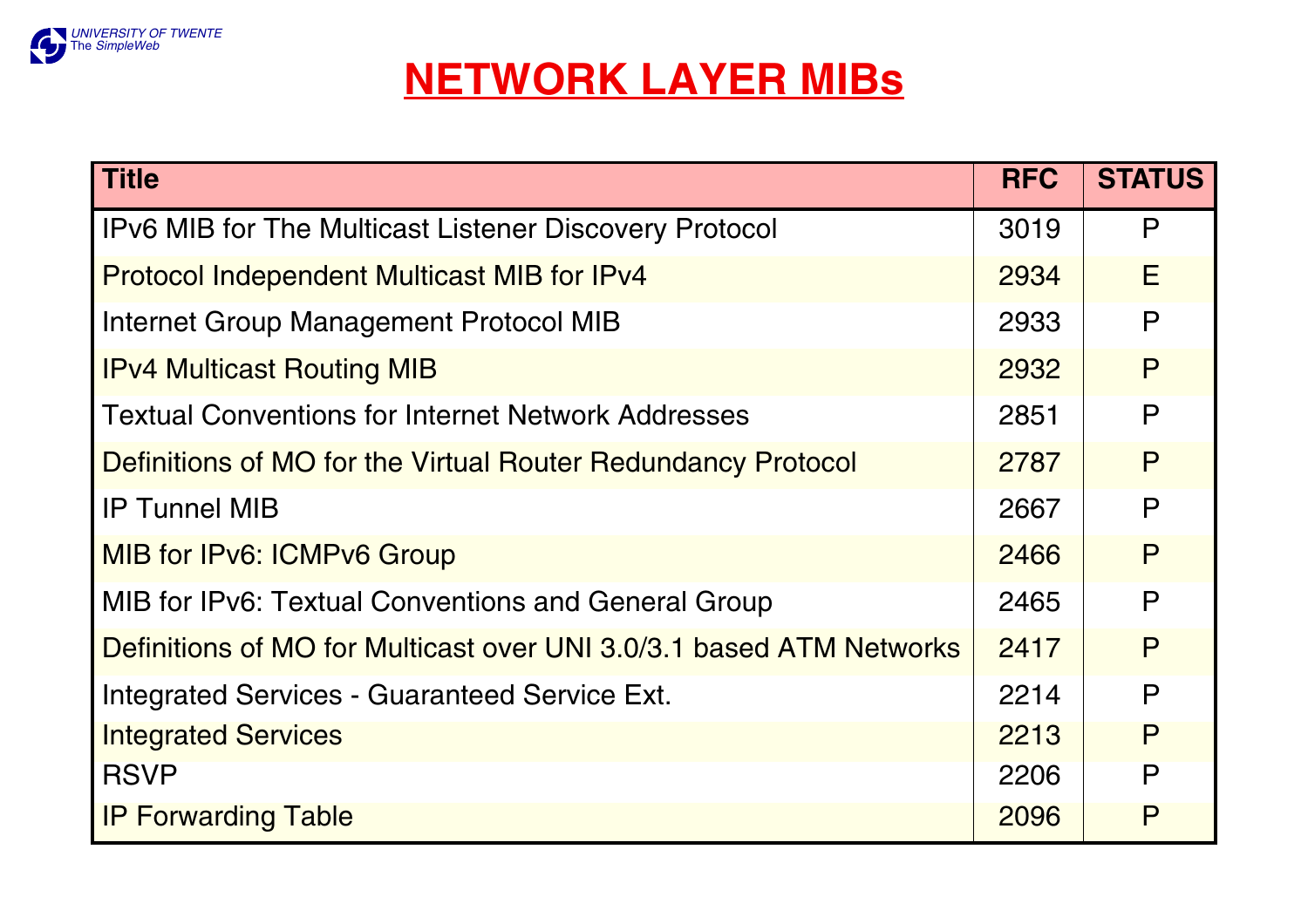

| <b>Title</b>                       | <b>RFC</b> | <b>STATUS</b> |
|------------------------------------|------------|---------------|
| <b>IP MIB</b>                      | 2011       | P             |
| <b>IP Mobility Support</b>         | 2006       | P             |
| <b>OSPF Version 2</b>              | 1850       | D             |
| <b>RIP Version 2 MIB Extension</b> | 1724       | D             |
| <b>BGP Version 4</b>               | 1657       | D             |
| <b>Identification MIB</b>          | 1414       | P             |
| <b>BGP Version 3</b>               | 1269       | P             |
| MIB-II                             | 1213       | S             |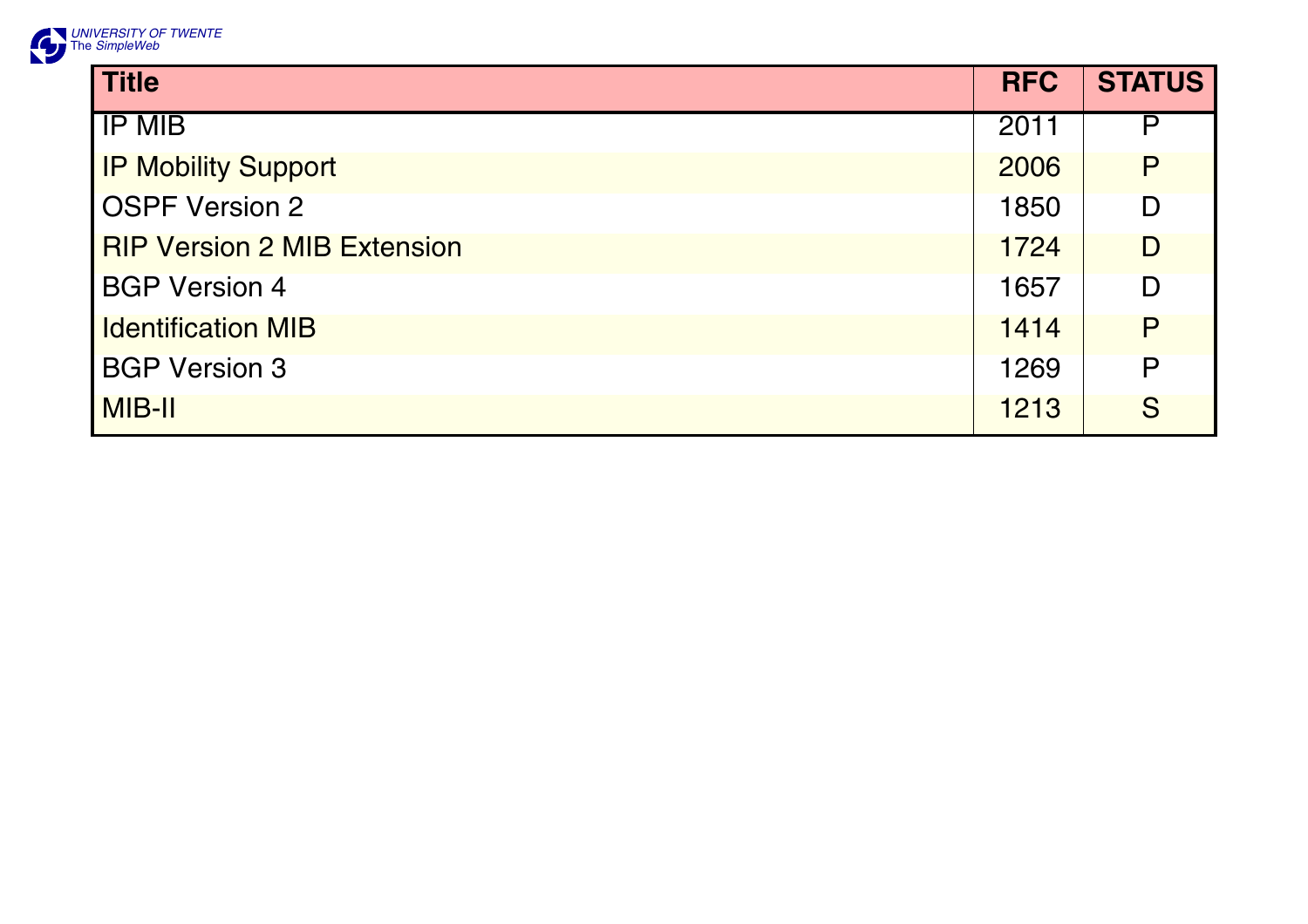

## **TRANSPORT LAYER MIBs**

| <b>Title</b>                                                  | <b>RFC</b> | <b>STATUS</b> |
|---------------------------------------------------------------|------------|---------------|
| <b>Real-Time Transport Protocol</b>                           | 2959       | P             |
| <b>IP Version 6 MIB for the User Datagram Protocol</b>        | 2454       | P             |
| <b>IP Version 6 MIB for the Transmission Control Protocol</b> | 2452       | P             |
| <b>User Datagram Protocol (UDP)</b>                           | 2013       | P             |
| <b>Transmission Control Protocol (TCP)</b>                    | 2012       | P             |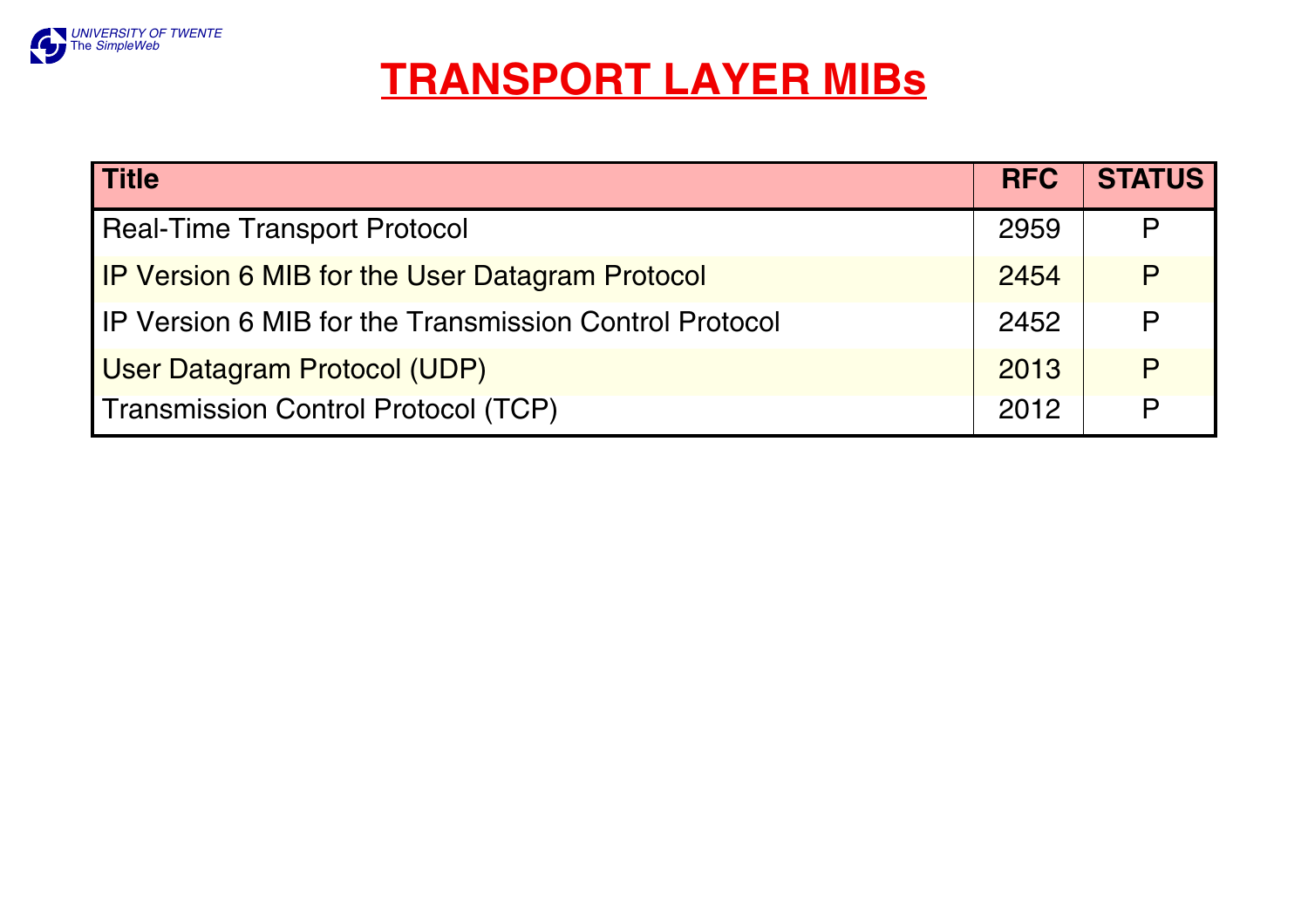

## **APPLICATION LAYER MIBs**

| <b>Title</b>                                                 | <b>RFC</b> | <b>STATUS</b> |
|--------------------------------------------------------------|------------|---------------|
| MIB for the PINT Services Architecture                       | 3055       | P             |
| <b>Mail Monitoring MIB</b>                                   | 2789       | P             |
| <b>Network Services Monitoring</b>                           | 2788       | P             |
| <b>RADIUS Accounting Server MIB</b>                          | 2621       |               |
| <b>RADIUS Accounting Client MIB</b>                          | 2620       |               |
| <b>RADIUS Authentication Server MIB</b>                      | 2619       | P             |
| <b>RADIUS Authentication Client MIB</b>                      | 2618       | P             |
| <b>Directory Server Monitoring MIB</b>                       | 2605       | P             |
| Definitions of Managed Objects for WWW Services              | 2594       | P             |
| <b>Application Management MIB</b>                            | 2564       | P             |
| Definitions of System-Level Managed Objects for Applications | 2287       | P             |
| <b>SNMPv2 MIB</b>                                            | 1907       | P             |
| <b>RDBMS MIB</b>                                             | 1697       | P             |
| <b>DNS Resolver MIB Extensions</b>                           | 1612       | P             |
| <b>DNS Server MIB Extensions</b>                             | 1611       | P             |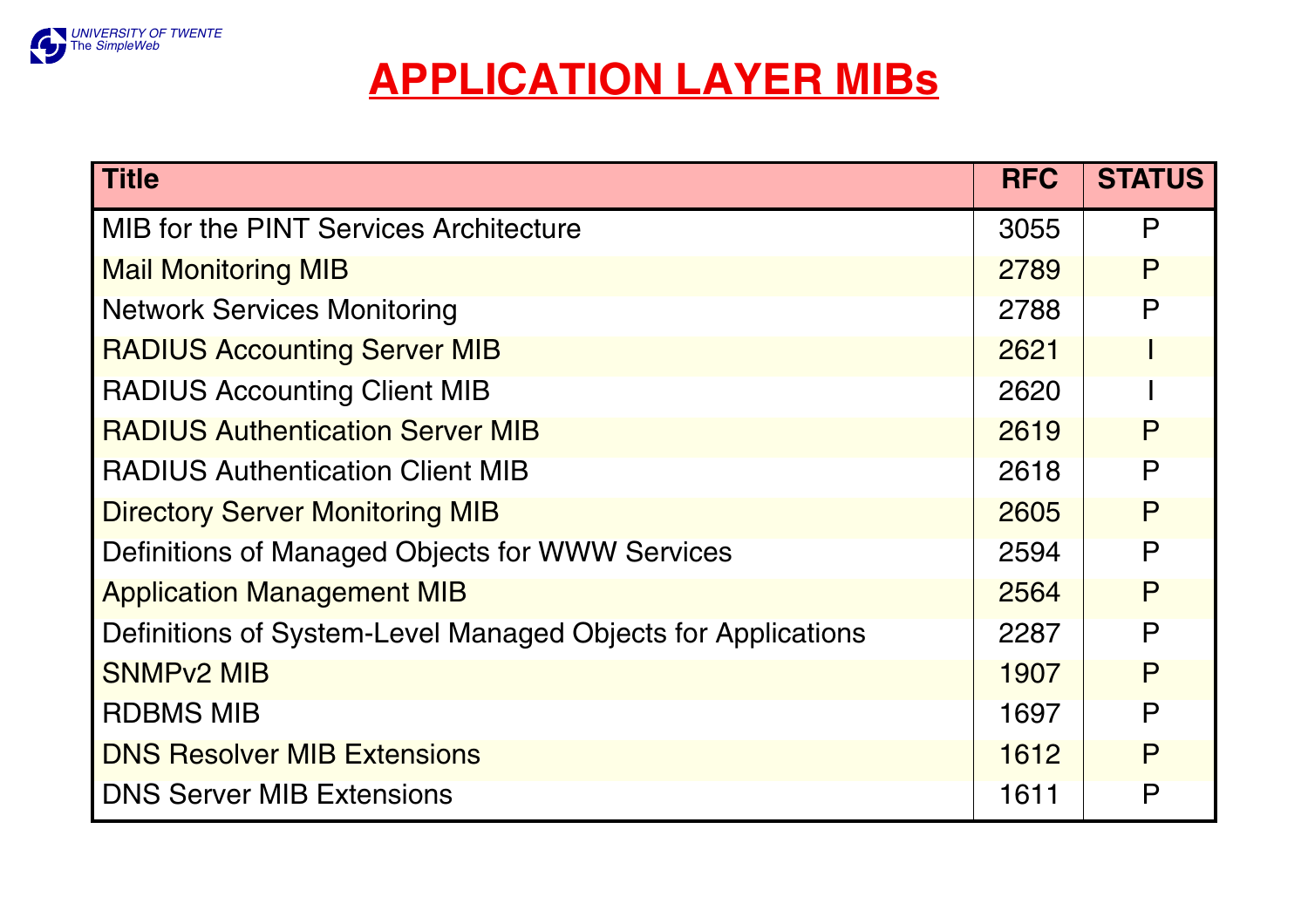# **REMOTE MONITORING AND MEASUREMENT**

| <b>Title</b>                                                   | <b>RFC</b> | <b>STATUS</b> |
|----------------------------------------------------------------|------------|---------------|
| <b>Remote Network Monitoring (RMON) MIB</b>                    | 2819       | S             |
| <b>Traffic Flow Measurement: Meter MIB</b>                     | 2720       | P             |
| <b>I RMON MIB Extensions for Switched Networks Version 1.0</b> | 2613       | $\mathsf{P}$  |
| <b>RMON Version 2</b>                                          | 2021       | P             |
| Token Ring extensions to RMON                                  | 1513       | P             |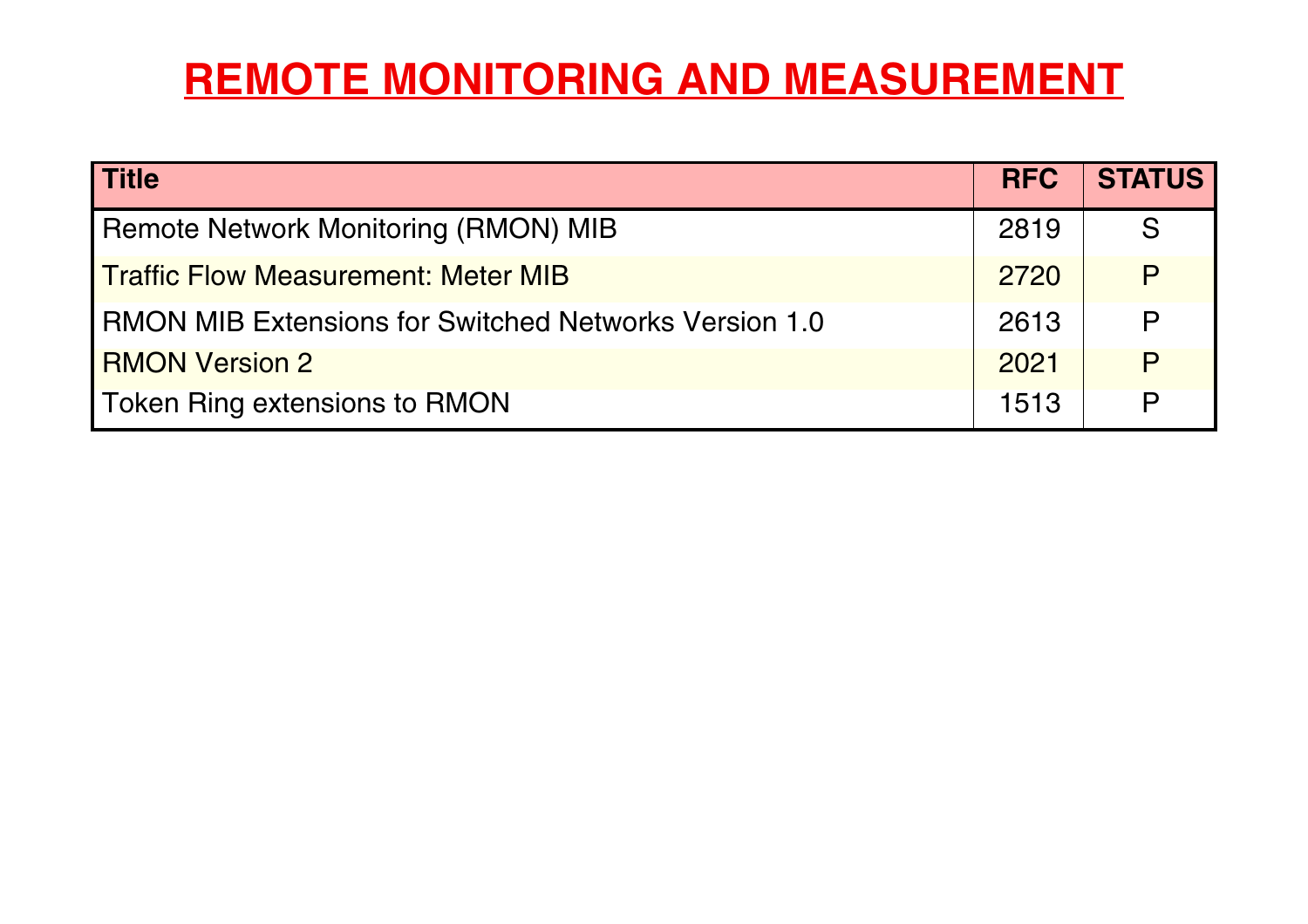# **DISTRIBUTED MANAGEMENT**

| <b>Title</b>                                          | <b>RFC</b> | <b>STATUS</b> |
|-------------------------------------------------------|------------|---------------|
| <b>Notification Log MIB</b>                           | 3014       | P             |
| <b>Expression MIB</b>                                 | 2982       | P             |
| Event MIB                                             | 2981       | P             |
| <b>Remote Ping, Traceroute, and Lookup Operations</b> | 2925       | $\mathsf{p}$  |
| Delegation of Management Scripts                      | 2592       | P             |
| <b>Scheduling Management Operations</b>               | 2591       | $\mathsf{p}$  |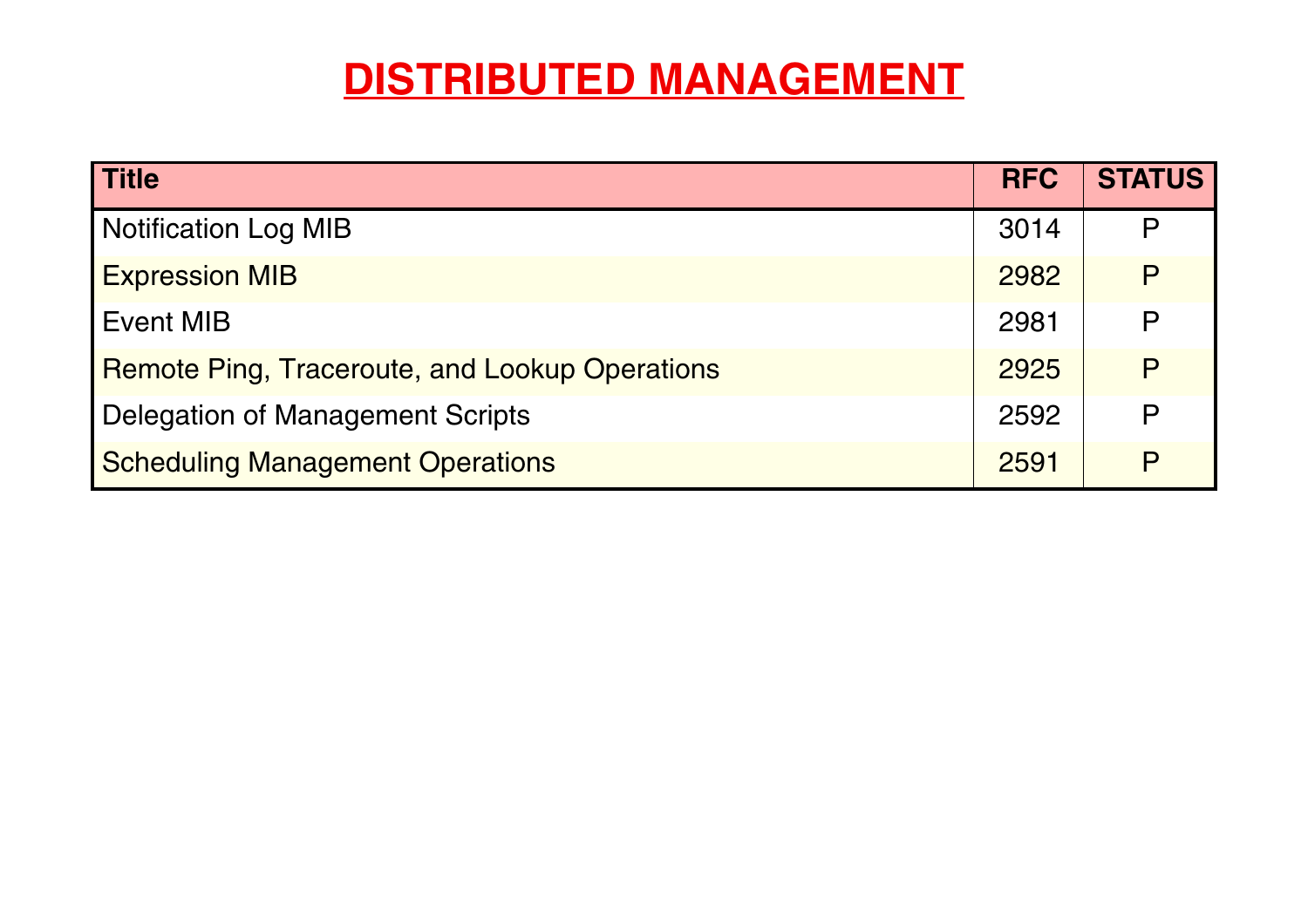# **VENDOR SPECIFIC MIBs**

| Title                                   | <b>RFC</b> | <b>STATUS</b> |
|-----------------------------------------|------------|---------------|
| <b>APPN/HPR in IP Networks</b>          | 2584       | P             |
| <b>TN3270E Response Time Collection</b> | 2562       | P             |
| <b>TN3270E</b>                          | 2561       | $\mathsf{P}$  |
| <b>Extended Border Node</b>             | 2457       | P             |
| <b>APPN TRAPS</b>                       | 2456       | P             |
| <b>APPN</b>                             | 2455       | P             |
| <b>HPN</b>                              | 2238       | P             |
| <b>DLUR</b>                             | 2232       | P             |
| <b>APPC</b>                             | 2051       | P             |
| <b>TCP/IPX Connection</b>               | 1792       | E             |
| <b>SNA Data Link Control (SDLC)</b>     | 1747       | P             |
| <b>Appletalk</b>                        | 1742       | P             |
| <b>SNA NAUS</b>                         | 1666       | P             |
| <b>DECNET Phase IV</b>                  | 1559       | D             |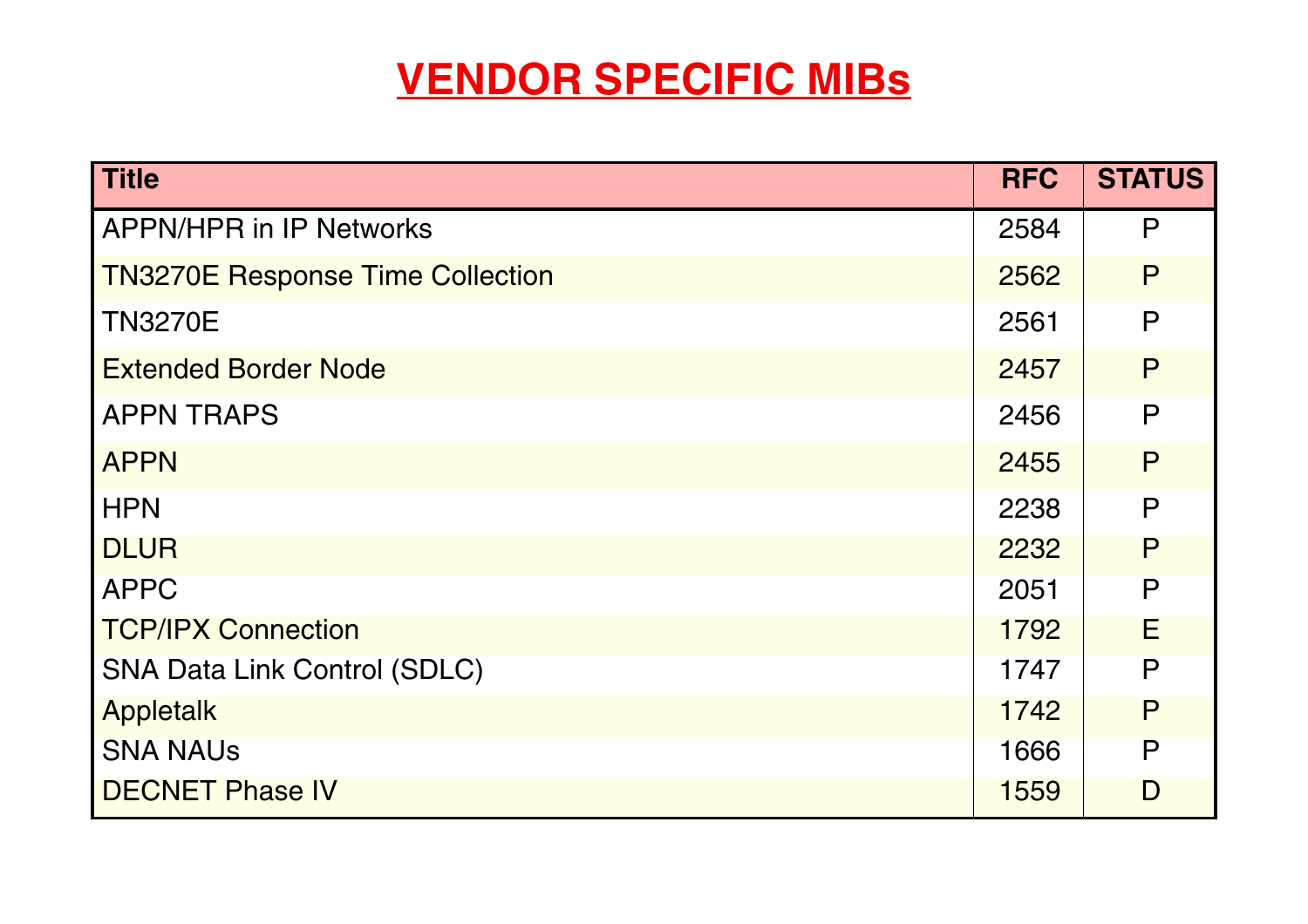# **MISCELLANY**

| <b>Title</b>                                                                                         | <b>RFC</b> | <b>STATUS</b> |
|------------------------------------------------------------------------------------------------------|------------|---------------|
| <b>Common Open Policy Service (COPS) Protocol Clients</b>                                            | 2940       | P             |
| <b>Physical Topology</b>                                                                             | 2922       |               |
| <b>Service Level Agreements Performance Monitoring</b>                                               | 2758       | Е             |
| <b>Definitions of Managed Objects for Extensible SNMP Agents</b>                                     | 2742       | P             |
| Collection and Storage of Accounting Information for CO Networks                                     | 2513       | P             |
| <b>Accounting Information for ATM Networks</b>                                                       | 2512       | P             |
| <b>Textual Conventions for MIB Modules Using Performance History</b><br>Based on 15 Minute Intervals | 2493       | P             |
| Techniques for managing asynchronously generated alerts                                              | 1224       | E             |